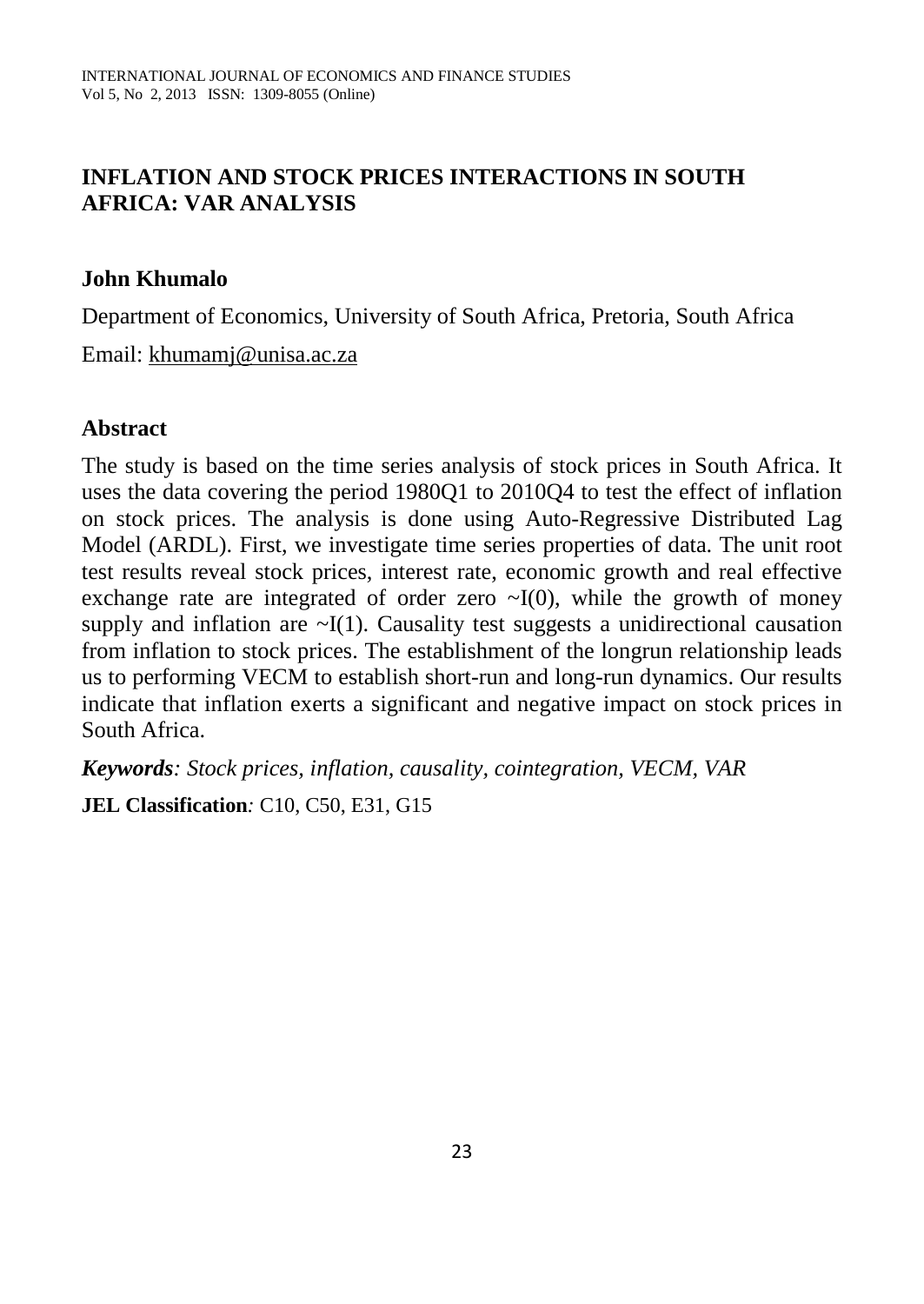# **1.1 INTRODUCTION**

Over the past few decades, the interaction of the stock price and other macroeconomics variables has been a subject of interest among financial economists and practitioners. It is often argued that stock market performance is determined by some fundamental macroeconomic variables such as the interest rate, Gross Domestic Product (GDP), exchange rate, inflation and money supply. Anecdotal evidence from the financial press indicates that investors generally believe that monetary policy and macroeconomic events have a large influence on the volatility of the stock market. This implies that macroeconomic variables could exert shocks on share returns and influence inventors' investment decision.

In both the domestic and international markets, investors face the problem of diversification, security analysis, security selection and asset allocation. On a broader scope, international investments pose extra problems such as exchange rate risk, restrictions on capital flows across national boundaries, an additional dimension of political risk, inflation risk and country specific regulations and differing accounting practices in different countries. Inflation risk exposure reflects a stock's sensitivity to unexpected changes in the inflation rate. Unexpected increases in the inflation rate put a downward pressure on stock prices, leading to stocks to have a negative exposure to inflation risk. Figure 1-2 below shows the trend of stock prices and inflation in South Africa over thirty years.

#### *Figure 1-2(a): Stock Prices and Inflation in South Africa*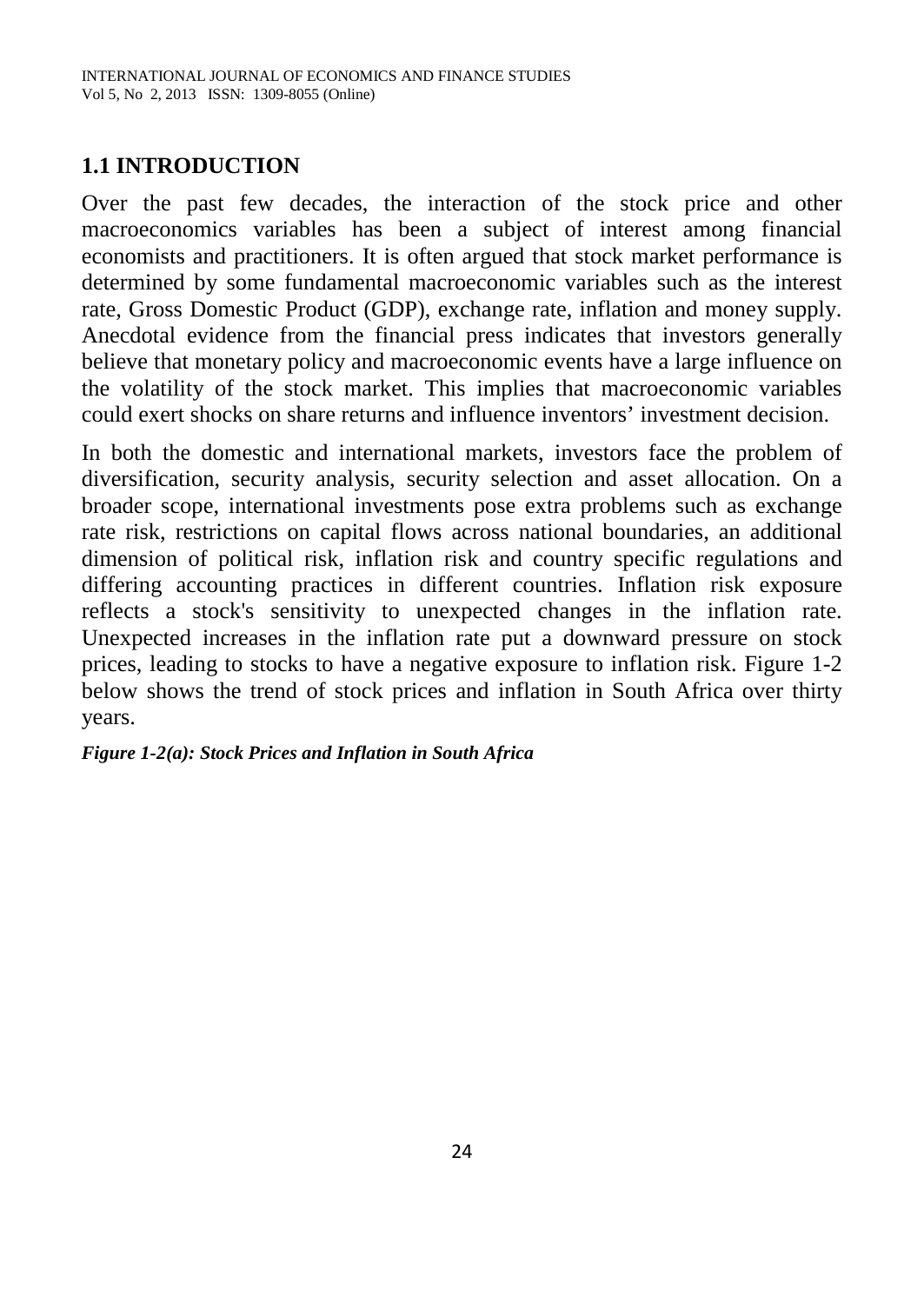INTERNATIONAL JOURNAL OF ECONOMICS AND FINANCE STUDIES Vol 5, No 2, 2013 ISSN: 1309-8055 (Online)



In the [1](#page-2-0)960s and 1970s, Inflation<sup>1</sup> was relatively low until the early 1970s, averaging 2.5% during the 1960s. It subsequently accelerated and entered the double-digit range in 1973. During the 1970s, the average inflation rate was 10.3%. After a period of relative stability around a level of 11% in the late 1970s, inflation rose again in the early 1980s.

| Country    | Average annual rate $(\% )$ |           |               |  |  |  |
|------------|-----------------------------|-----------|---------------|--|--|--|
|            | 1980-1990                   | 1991-2000 | $2001 - 2010$ |  |  |  |
| <b>RSA</b> | 14.57                       | 8.99      | 6.13          |  |  |  |
| UK.        | 7.62                        | 3.05      | 2.60          |  |  |  |
| USA        | 5.54                        | 4.69      | 4.03          |  |  |  |
| Germany    | 2.50                        | 2.40      | 5.08          |  |  |  |
| China      | 11.84                       | 10.18     | 9.54          |  |  |  |

*Table 1: Inflation in South Africa and its major trading partners*

*Source: World Bank data bank* 

 $\overline{a}$ 

The 1980s were characterised by high, but relatively stable rates of inflation ranging from 11.5 to 18.6%. The average inflation rate for the decade was 14.7%. Inflation subsided significantly in the early part of the 1990s. After peaking in

<span id="page-2-0"></span><sup>1</sup> Note that data for the decades 1960s and 1970s is not included in the analysis but used for historical analysis only.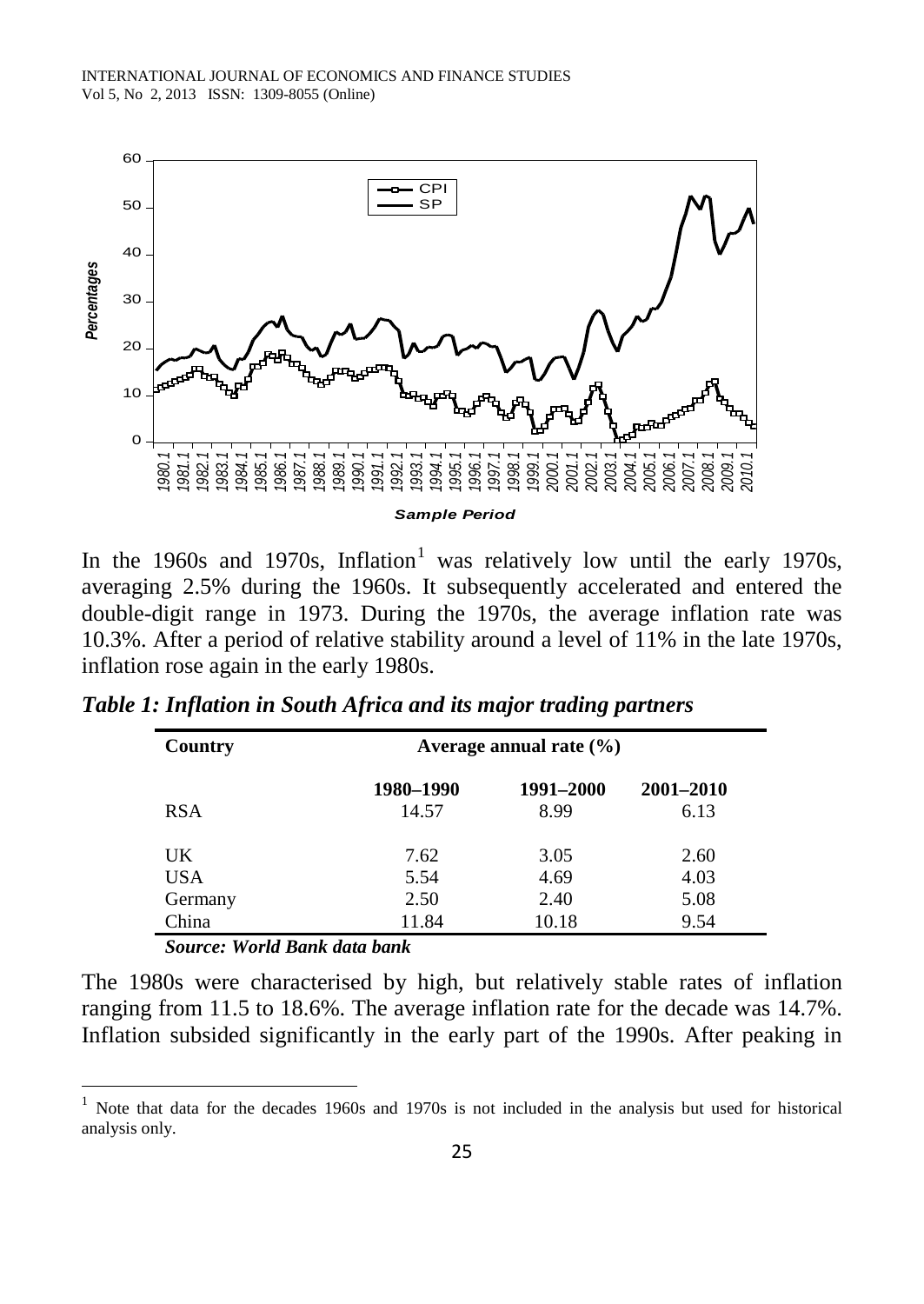1986, the rate of inflation began decreasing and in 1993 it dropped to beneath 10%. It subsequently decreased further to 5.2% in 1999. On average, consumer prices rose by 9.3% during the 1990s. Stock prices also depicted an opposite trend in those years. The pattern suggests that there is a negative relationship between inflation and the growth of stock prices.

# **2.1 EMPIRICAL LITERATURE**

Several studies have been conducted to examine the effects of macroeconomic variables on stock market of industrialized economies but many yielding mixed results. Geyser and Lowies (2001) attempts study the impact of inflation on stock prices in two SADC countries which are South Africa and Namibia. The study used simple regression analysis. The result was not one of the two selected countries offers a perfect hedge against inflation. The South African experience shows that the companies listed in the mining sector are negatively correlated against inflation, while it is found to the opposite in the case of Namibia. Gregoriou and Kontarikas (2006) on panel analysis finds also mixed results.

Al-Rjoub (2003) reveals that both the GARCH and OLS provide evidence of the negative relationship between stock returns and inflation. Campbell and Vuolteenaho (2004) on the other hand followed the previous studies by Campbell (1991) and Campbell and Ammer (1993) in an attempt to combine the valuation framework with a VAR that predicts stock returns finds that high inflation is positively correlated with expected long-run real dividend growth. This suggests that the negative effect of inflation on stock prices could not be explained through the VAR analysis. Another study by Saryal (2007) investigates the impact of inflation on conditional stock market volatility in Turkey and Canada. Using the Generalized Autoregressive Conditional Heteroskedasticity (GARCH) model for Turkey and Canada. She finds that inflation has the high prognostic power for explaining stock market volatility in both countries. The results show that high rates of inflation are followed by high nominal stock returns consistent and hence inflation was considered one of the underlying determinants of conditional stock market volatility.

Boucher (2006) considered a new perspective on the relationship between stock prices and inflation, by estimating the common long-term trend in the earning–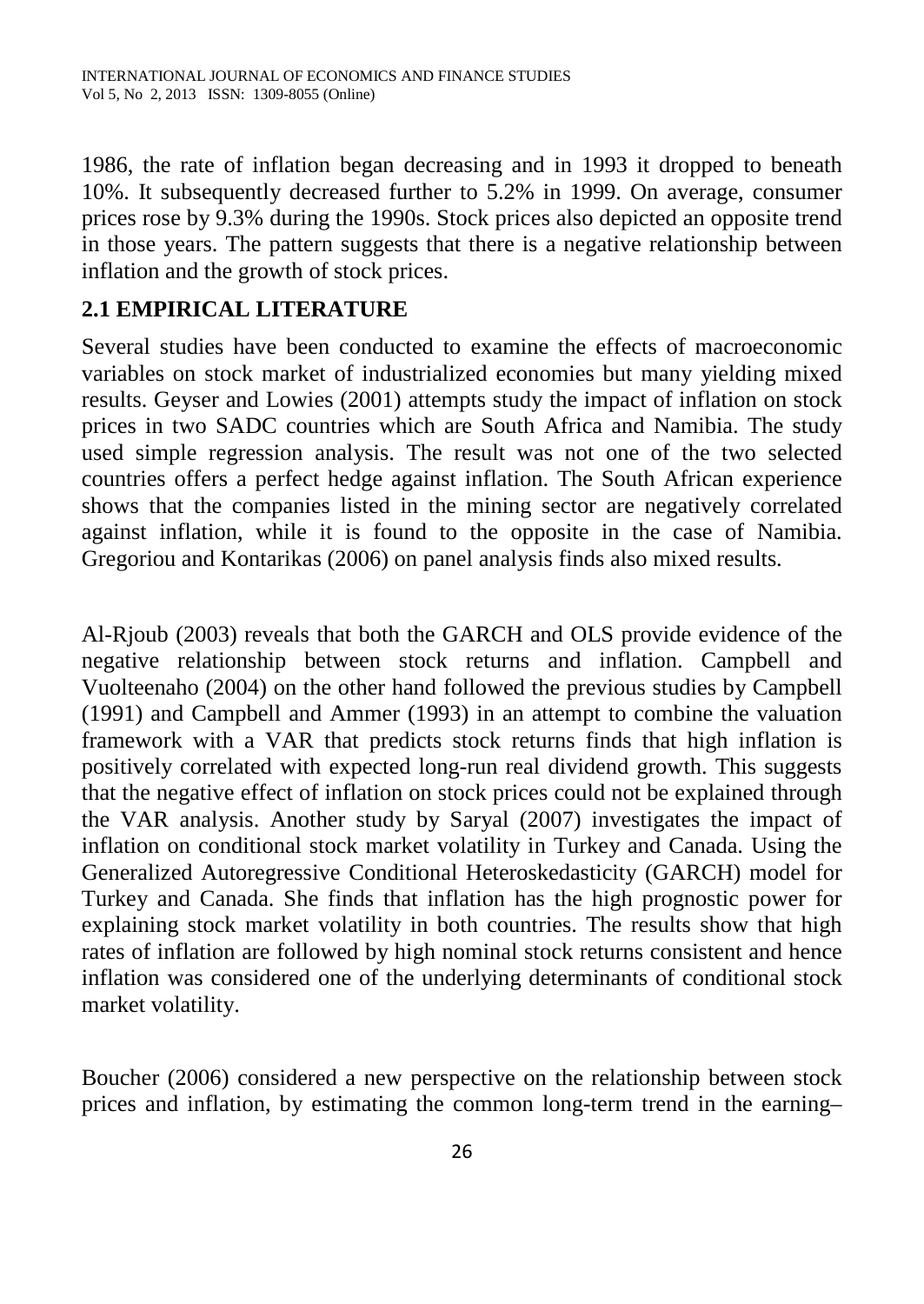price ratio and inflation. The study focuses on the subjective inflation risk premium explanation by considering a present value model with a conditional time-varying risk premium and estimates the common long-term trend in the earning–price ratio and actual inflation. He investigates the role of the transitory deviations from this common trend for forecasting stock returns (S&P 500). The study finds that these deviations exhibit substantial out-of-sample forecasting abilities for excess stock returns at short and intermediate horizons. The results indicate that the earning–price inflation ratio has displayed statistically significant out-of-sample predictive power for excess returns over the post-war period at short and intermediate horizons.

Geetha *et al* (2011) in an attempt to establish cointegration among macroeconomic variables including inflation and stock returns finds that there is indeed a long run relationship in Malaysia, US and China. Their study reveals that market returns may be adversely affected by inflation because of the inflationary pressures that may threaten future corporate profits and nominal discount rates rise under inflationary pressures, reducing current value of future profits and thus to stock market. Al-Khazali (2003) also determines a long-term equilibrium between stock prices, CPI and the real economic activity by using cointegration tests and evidence proves that there is negative relationship between stock returns and CPI.

One strand of studies that investigated the link between exchange rate and stock prices include Kim (2003), Ozair (2006), Hatemi-J and Irandoust (2002), Tsoukalas (2003), Adjasi and Biekpe (2005), Mishra (2004) among others, some of which found conflicting results. Based on these and other studies, we investigate the relationship between stock prices and inflation in the case of South Africa.

# **3. RESEARCH METHODOLOGY**

 $\overline{a}$ 

In order to analyze the short-run dynamics and long-run relationships among macroeconomic variables<sup>[2](#page-4-0)</sup>, we use of the Autoregressive Distributed Lag (ARDL) model and the Error Correction Mechanism specifications in this study. The application of the ARDL is adopted from Hendry and Richard (1983) because this method helps us to consider the behaviour of the variable over time and that the

<span id="page-4-0"></span><sup>&</sup>lt;sup>2</sup>Stock prices, interest rate, Gross Domestic Product (GDP), exchange rate, inflation, and money supply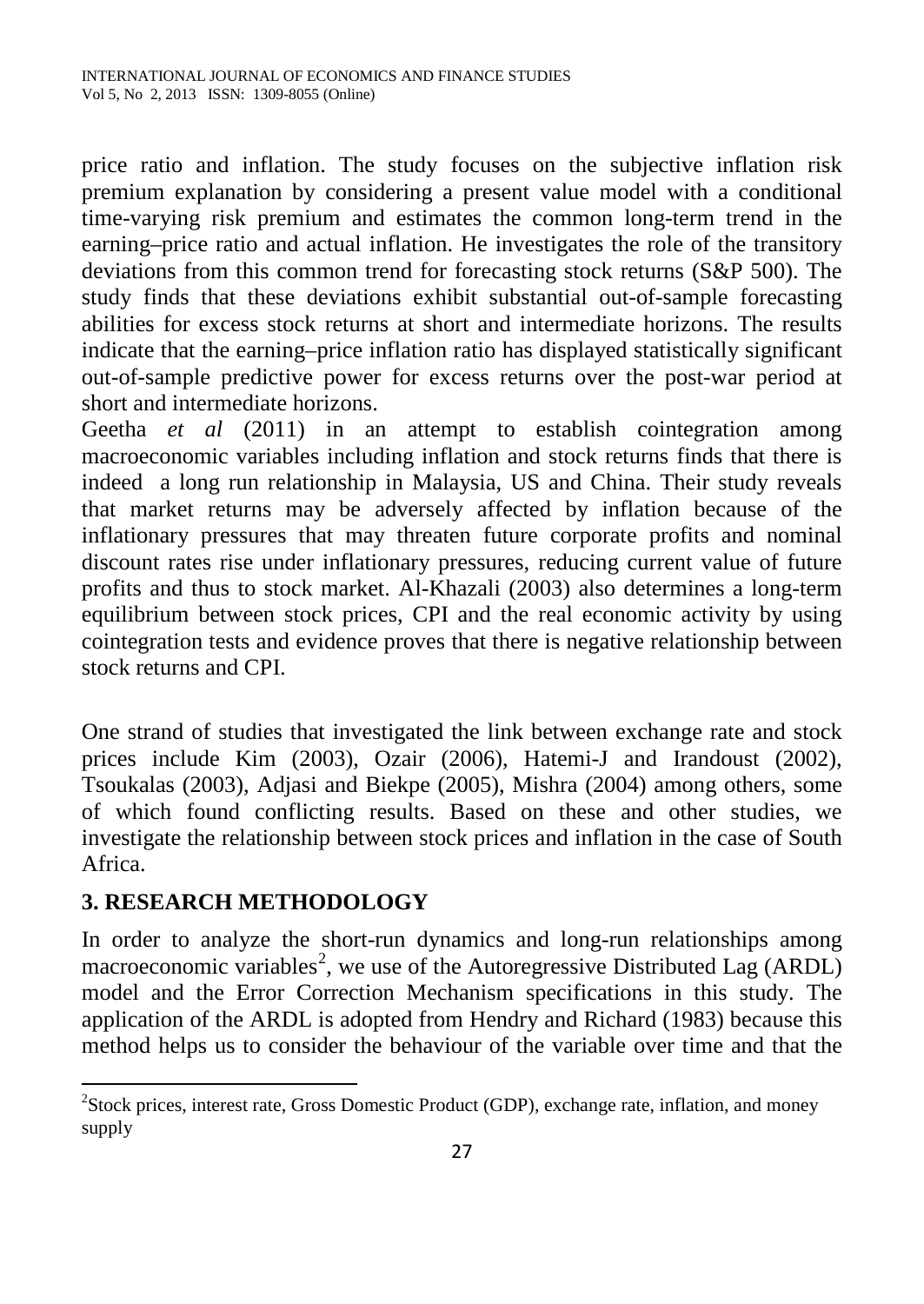effect of the exogenous variables on stock market is spread over a period of time. The VAR method is also utilised in order to establish the impulses.

# **3.1 Model specification**

The connection between stock prices and inflation is somehow a difficult one to establish for certain reasons. Firstly, empirical studies trying to capture the link between stock prices and inflation are bound to produce results that are quite sensitive to the choice of the model being used when one considers the number of possible versions that can be constructed. In view of the discussions above and the adaptation to be followed, the linear regression equation to be estimated takes the following general:

$$
SPt = (CPIt, Ext, GDPt, Mst, IRt, SPt-i)
$$
 (3.0)

Where SP is the dependant variable (JSE price index), Ex is the exchange rate, GDP is the gross domestic product, Ms is the broad money and IR is the interest rate. This can be written in a multivariate as below:

Stock prices: 
$$
X_t = \sum_{i=0}^{n} \beta_i X_{t-i} + \sum_{i=0}^{n} \psi_i Y_{t-i} + \sum_{i=0}^{n} \eta_i M_{t-i} + \Pi^x \theta_t^x
$$
 (3.1)

Inflation:

$$
Y_{t} = \sum_{i=0}^{n} \Upsilon_{i} X_{t-i} + \sum_{i=0}^{n} \Theta_{i} Y_{t-i} + \sum_{i=0}^{n} \phi_{i} M_{t-i} + \Pi^{\gamma} \theta_{t}^{\gamma}
$$
(3.2)

Exchange rate: 
$$
M_t = \sum_{i=0}^{n} \Re_i X_{t-i} + \sum_{i=0}^{n} \Box_i Y_{t-i} + \sum_{i=0}^{n} \varpi_i M_{t-i} + \Pi^{m} \theta_{t}^{m}
$$
 (3.3)

Where  $\beta_i$ ,  $\psi_i$ ,  $\Pi^x$ ,  $\Upsilon_i$ ,  $\Theta_i$ ,  $\eta_i$ ,  $\phi_i$ ,  $\Re_i$ ,  $\Box_i$ ,  $\varpi_i$  and  $\Pi^y$  are square coefficient matrices. The equations above group variables into policy  $(Y \text{ and } M)$ , and nonpolicy (X) blocks. The vector  $X_t$  contains monetary policy variables that are considered as monetary policy indicators, such money supply.

## **4. EMPIRICAL ANALYSIS**

# **4.1 Unit Root Tests Results**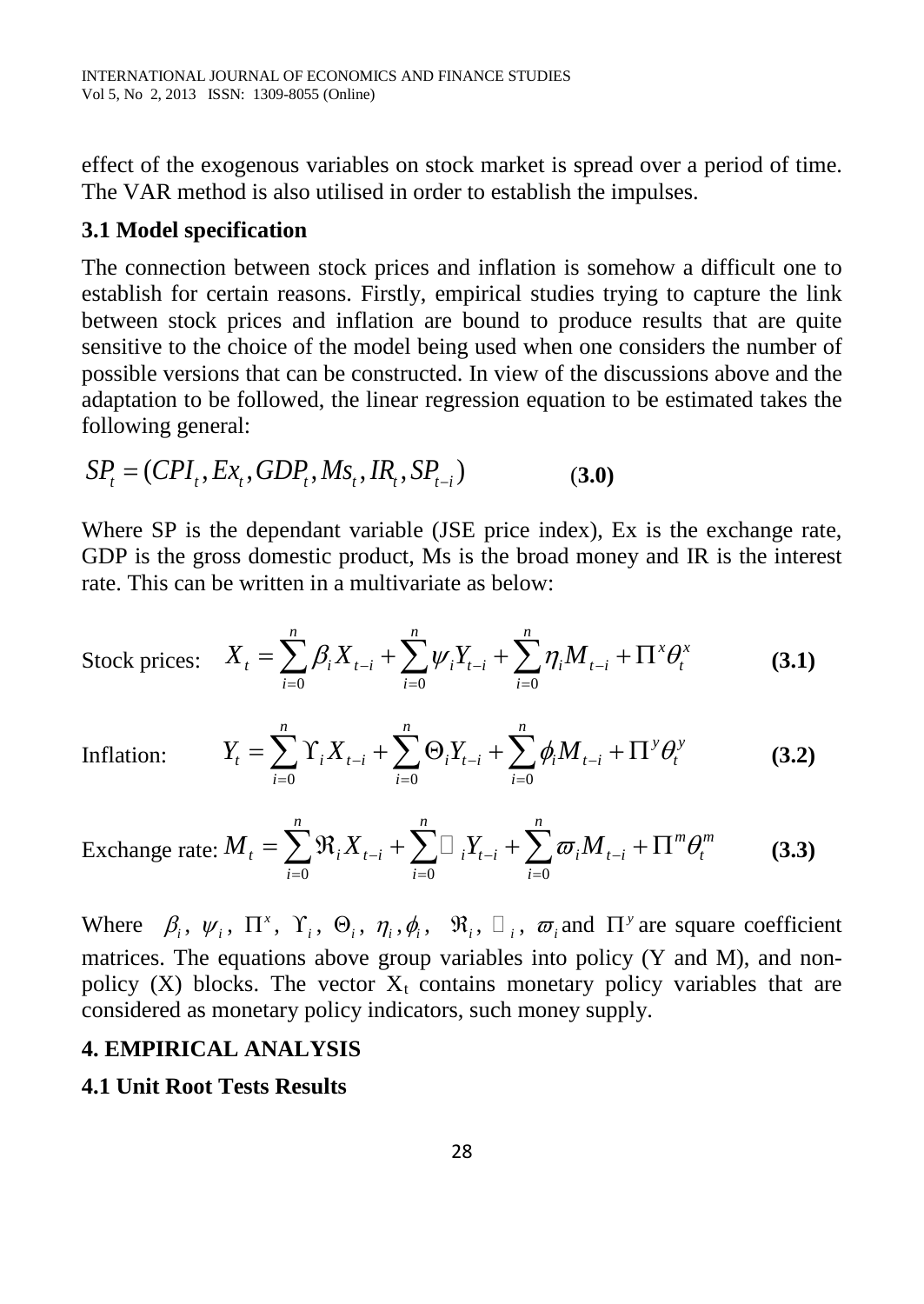The results pertaining to the most parameterized model are presented in Table 4.1. The results indicate that SP, GDP, IR and EXCR are stationary. On the other hand, series CPI and MS are non-stationary since the null hypothesis of unit root cannot be rejected for each of the series at any conversional level of significance. For the non-stationary series, the trend appears to be insignificant.

| Name       | ADF Lag        | t-stat ADF  | PP Lag | t-stat PP   | <i>Inference</i> |
|------------|----------------|-------------|--------|-------------|------------------|
| <b>SP</b>  |                | 12.264***   |        | $12.264***$ | Stationary       |
| <b>CPI</b> | 4              | 1.113       | 4      | 1.07        | Non-Stationary   |
| <b>MS</b>  |                | 0.217       | 5      | 0.553       | Non-Stationary   |
| <b>GDP</b> |                | 11.289***   | 6      | 11.292***   | Stationary       |
| IR         | $\overline{2}$ | $3.510***$  | 5      | $2.571*$    | Stationary       |
| EXR        | ∍              | $10.787***$ | 4      | $5.397***$  | Stationary       |

*Table 4-1.: Unit Root Test Results using model with intercept only*

**Notes:** *(i) Asterisks \*and \*\* indicates significant at 5% and 1% level of significance respectively*

The results reveal that MS and CPI are integrated of order one. Having variables integrated of different orders does not imply that we cannot run a regression. (Pesaran *et al* (2001).

## **4.2 Granger Causality Analysis**

The results of causality test are reported in table 4-2 below. We conclude that there is unidirectional causality with causality running from CPI to SP

*Table 4-2:Granger Causality Test Results*

| <b>Null Hypothesis:</b>              | <i>Obs</i> | <b>F-Stats</b> | Prob.  |
|--------------------------------------|------------|----------------|--------|
| <b>CPI</b> does not Granger Cause SP | 123        | 4.32636        | 0.0397 |
| SP does not Granger Cause CPI        |            | 0.39691        | 0.5299 |

## **4.3 Model Estimation**

The estimation results are reported in table 4-3 below. Economic theory leads to believe that the long-run relationships could be found between SP, CPI, GDP, MS, IR and EXCR.

*Table 4-3: Model Estimation*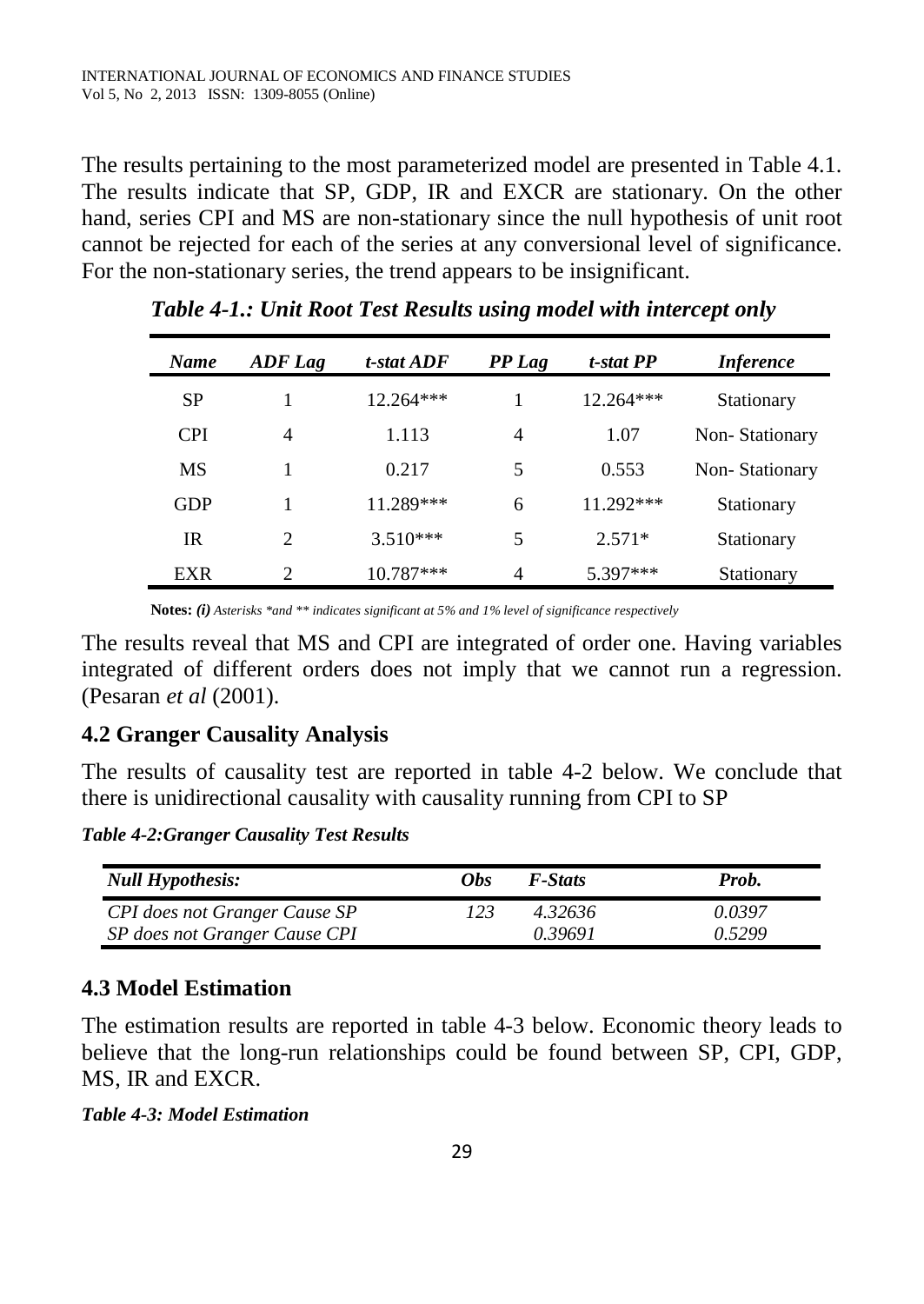| $SP = 85 - 0.319CPI - 0.099GDP - 34.604MS - 0.306IR + 0.034EXCR$ |            |             |            |                         |  |
|------------------------------------------------------------------|------------|-------------|------------|-------------------------|--|
| <i>t-stats</i> $(24.596)$ $(-2.658)$                             | $(-0.538)$ | $(-16.400)$ | $(-2.206)$ | (0.403)                 |  |
| $p$ -val [0.000] [0.008]                                         | [0.591]    | [0.000]     | [0.029]    | $[0.687]$ $R^2 = 0.803$ |  |

Variables CPI, GDP, MS and IR have a negative effect on SP, while the exchange rate has a positive effect. This contradicts the theoretical underpinnings of, among others; Ito and Yuko (2005), Kawai and Khalid (2003). This implies that in South Africa, when the rand<sup>[3](#page-7-0)</sup> appreciates, the value of the stock increases, which is not the case. The model suggests that SP will fall by about 31 percent if CPI was to increase by one percent.

#### **4.5 Cointegration Analysis**

The trace test rejects null hypothesis of zero cointegrating vector at 5 percent level of significance and that of at least two cointegrating vectors at 5 percent level of significance, in favour of at most three cointegrating vectors. Therefore, the computed trace statistics that are greater than the critical trace values at 5 percent level of significance explains the rejection of the null hypothesis of either zero, one or at most two cointegrating vectors.

*Table 4-5 (a): Cointegration analysis, and testing for Cointegration Rank (r) Results* 

| Null         | Alter.          | E-Val. | LL     | <b>Trace</b> | P-Val.     |
|--------------|-----------------|--------|--------|--------------|------------|
| $H_0: r = 0$ | $H_1: r \geq 1$ | 0.348  | 884.37 | 133.330      | $(0.000)*$ |
| r < 1        | r > 2           | 0.236  | 868.29 | 82.396       | $(0.003)*$ |
| r < 2        | $r \geq 3$      | 0.189  | 855.80 | 50.230       | $(0.029)*$ |
| $r \leq 3$   | r > 4           | 0.109  | 848.93 | 25.259       | (0.152)    |

*Source: Author*

*Notes: (i) Asterisks \*and \*\* indicates significant at 5% and 1% level of significance respectively.* 

However, in an attempt to pin down the exact number of cointegrating vectors, the maximum eigenvalue test was conducted and the results are reported in Table 4- 5(b). The results of the maximum eigenvalue test reject the hypothesis of one cointegrating vector at 1 percent level of significance and pins down that there are two cointegrating vectors. The rejection of the null hypothesis is explicated by the computed maximum eigenvalue statistic at 5 percent level of significance for null hypothesis of one cointegrating. See the table below.

*Table 4-5(b): Cointegration Analysis – Results from E-value test*

 $\ddot{\phantom{a}}$ 

<span id="page-7-0"></span> $3$  The South African currency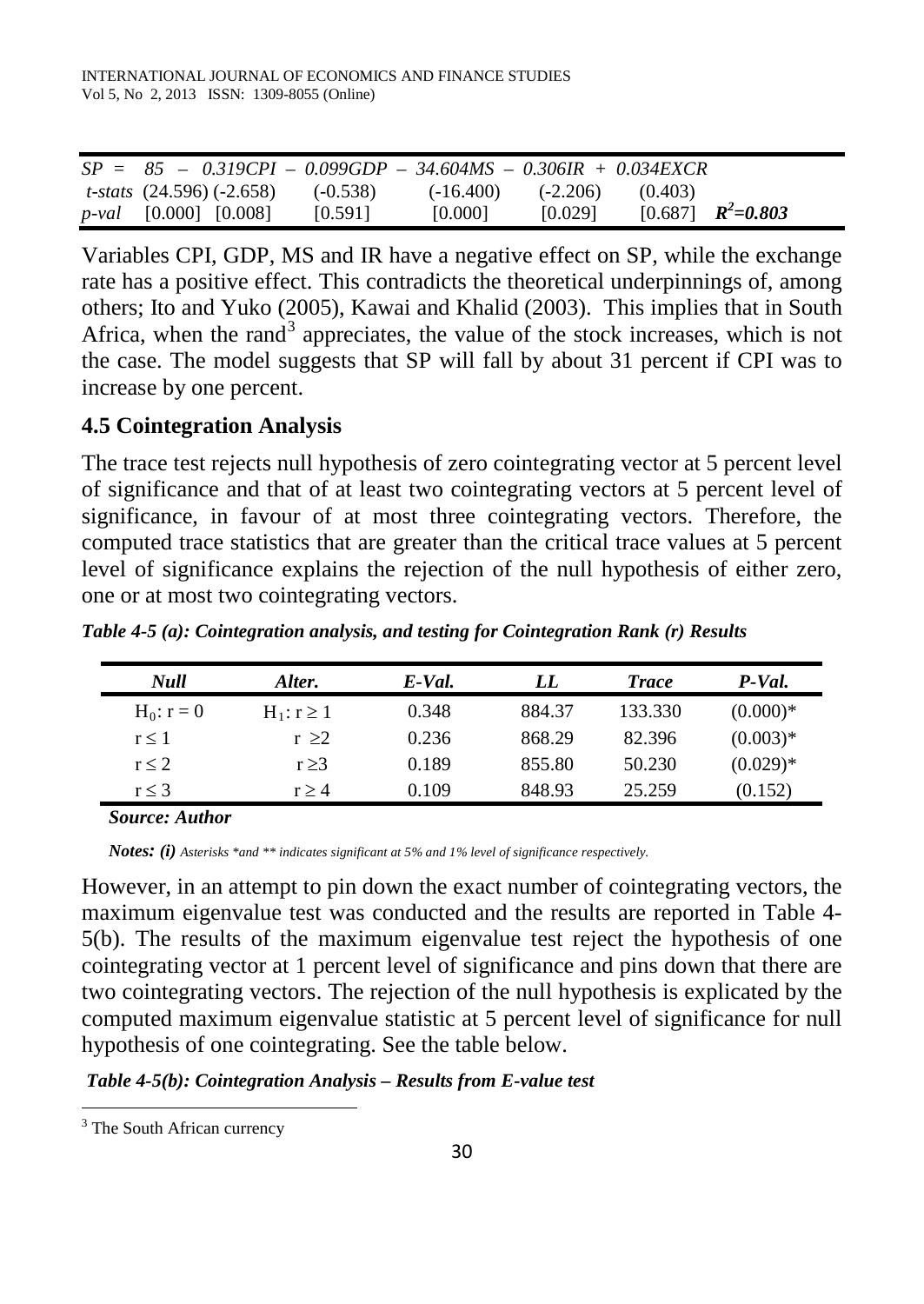| Null         | Alter.       | E-val.   | LL.    | $\lambda_{max}$ | 95%CV     |  |
|--------------|--------------|----------|--------|-----------------|-----------|--|
| $H_0: r = 0$ | $H_1: r = 1$ | 0.348197 | 884.37 | 50.933          | $40.077*$ |  |
| $r = 1$      | $r = 2$      | 0.236856 | 868.29 | 32.166          | 33.876    |  |
| $r = 2$      | $r = 3$      | 0.189287 | 855.80 | 24 971          | 27.584    |  |

### **4.6 Vector Error Correction model (VECM)**

Since the variables guaranteed existence of cointegration, there was a need to perform the error correction mechanism. The results of the short-run dynamics are presented in Table 4-6 below.

*Table 4-6: The VECM Results*

| Error Correc. | $\triangle$ (SP) | $\triangle$ (CPI) | $\triangle$ (GD | $\Delta(MS)$ | $\Delta$ (IR) | $\triangle$ (EXCR) |
|---------------|------------------|-------------------|-----------------|--------------|---------------|--------------------|
| CointEq1      | $-0.012$         | $-0.020$          | $-0.04$         | $-0.001$     | 0.022         | $-0.082$           |
|               | (0.012)          | (0.007)           | (0.01)          | (0.02)       | (0.008)       | (0.035)            |
|               | [-0.97]          | $[-2.82]$         | $[-2.65]$       | $[-2.87]$    | 2.68          | $[-2.31]$          |

*Note: Numbers in parenthesis () are the standard deviations and those in brackets [] are the t-values*

The VECM results reveal that about 1 percent of the disequilibrium is corrected each quarter by changes in stock prices in South Africa. This is justified by the coefficient -0.012. The error correction suggests the validity of the equilibrium relationship, indicating the existence of market forces that operate to restore long – run equilibrium after a short – run short. Most variables coefficients bear negative signs as was expected, except the interest rate (0.022).

#### **4.7 Impulse responses**

The results of the VAR are presented below in the form of the impulses in figure 4.7 below. The dashed lines in each graph show the 95% confidence bands. The impulse response functions are plotted over a 10 – year horizon. It is expected that during an inflationary shock, stock prices, GDP and exchange rate would fall. The fall in SP is shown by solid line falling in period one up to period ten. The graph that shows response of SP to CPI suggests that the unexpected increase in general price levels tends to provide a negative jolt to stock prices about two years later. SP reacts positively to a shock in exchange rate, meaning that when the value of the local currency falls unexpectedly, there will be slide decline in stock prices.

#### **Figure 4-7: Impulse response functions**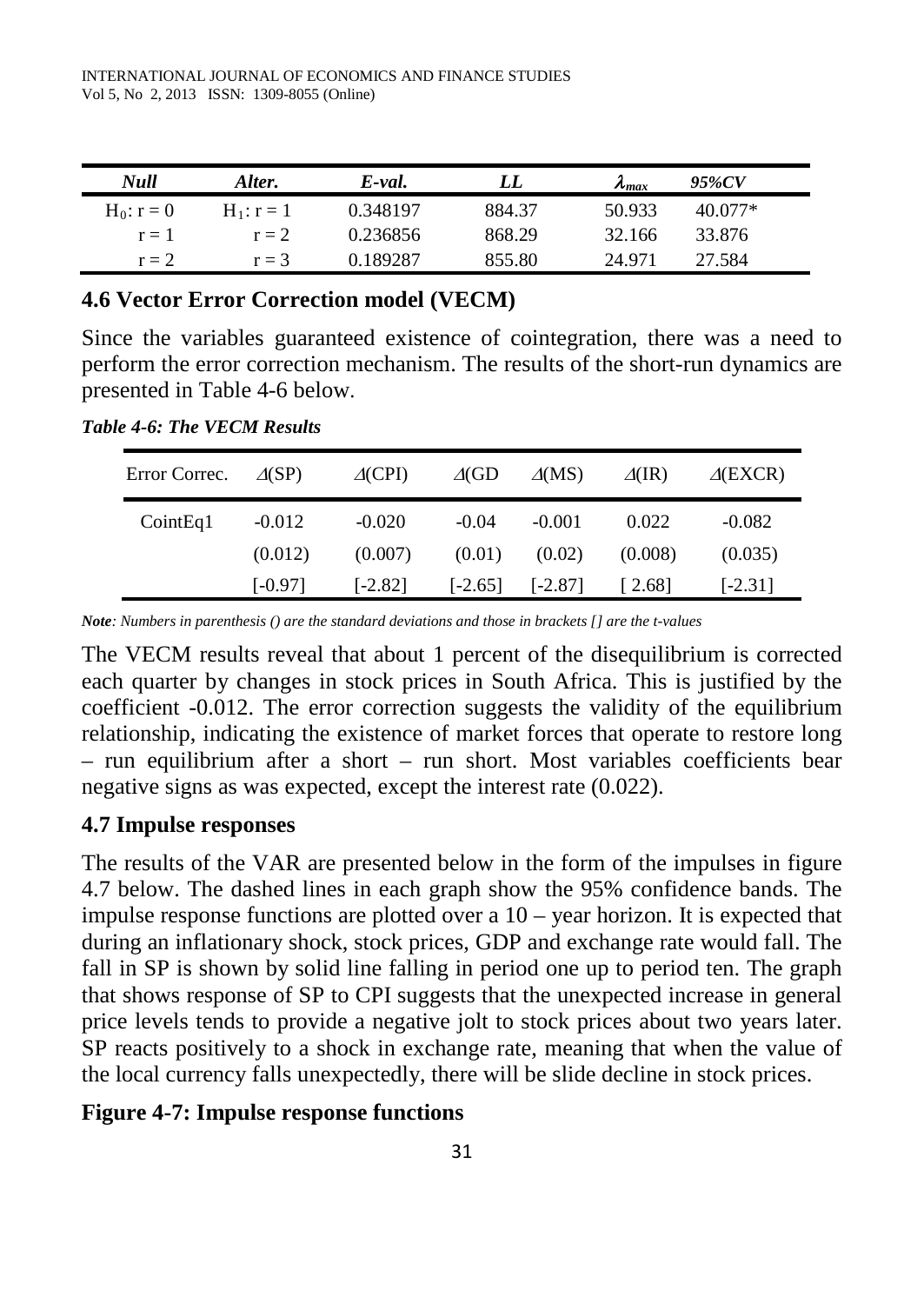#### INTERNATIONAL JOURNAL OF ECONOMICS AND FINANCE STUDIES Vol 5, No 2, 2013 ISSN: 1309-8055 (Online)



#### **4.8 CONCLUSION**

The regression results in this study revealed a strong relation between the stock prices and inflation and other explanatory variables. The key finding is that stock prices and inflation are negatively related. The evidence provides that stock prices appear to react mainly negatively to inflation rates and interest rate.

The growth of money supply was found to be negatively related to stock prices, which contradicts theoretical bearing. Only the lagged money supply appeared to have a negative impact on equity price movements implying that investors could earn profits by using a trading strategy based on the past behaviour of the money stock. One most influential macroeconomic variable is the exchange rate, which displays mainly a negative relation to stock prices. The implication of this finding is that, for an export dominant economy, the currency appreciation has a negative effect on the stock market of which the currency appreciation enhances the stock market for an import dominant country. The results obtained seem to indicate that, contrary to a commonly held belief among economists, investment analysts as well as researchers, the stock prices react negatively related to inflation. These findings imply that stock prices decline during the inflationary phase.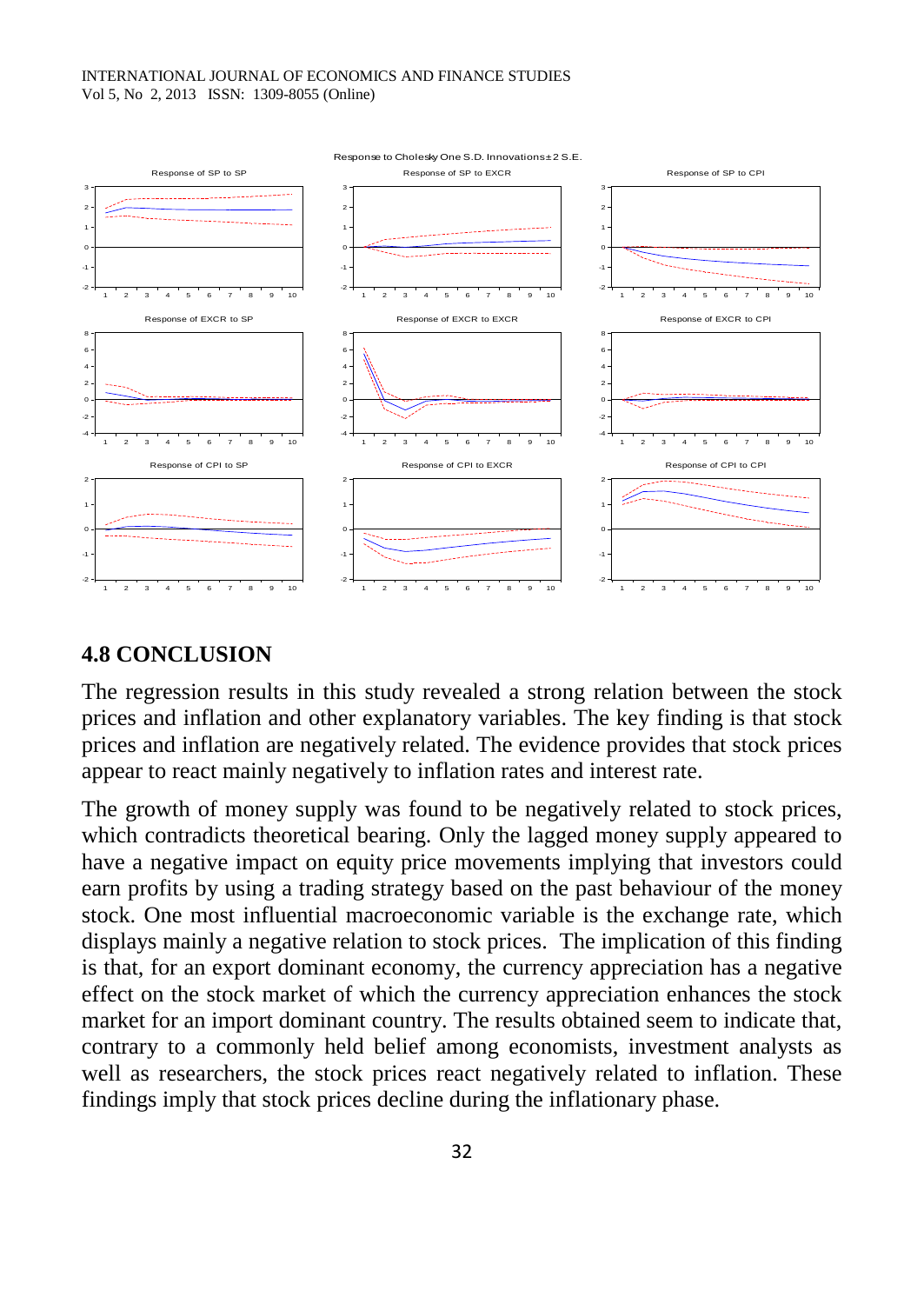# **BIBLIOGRAPHY**

Adjasi, Charles and Biekpe, Nicholas (2005), "Stock Market Returns and Exchange Rate Dynamics in Selected African Countries: A bivariate analysis," *The African Finance Journal*, Vol. 8, Part 2.

Al-Khazali, Osamah (2003), "Stock prices, inflation and output: evidence from the emerging markets." *Journal of Emerging Market Finance,*Vol. 2, No. 3, pp. 287-314.

Boucher, Christophe (2006), "Stock-price inflation puzzle and the predictability of the stock Market returns." *Economic Letters*, Vol. 90, No. 20, pp. 205-212.

Campbell, John (1991), "A variance decomposition for stock returns," *Economic Journal,* Vol. 101, No. 405, pp. 157-179.

Campbell, John and Ammer, John. (1993), "What moves the stock and bond markets? A variance decomposition for long-term asset returns," *Journal of Finance,* Vol. XLVIII, No.1, pp. 3-37.

Campbell, John and Vuolteenaho, Tuomo (2004), "Inflation Illusion And Stock Prices." *American Economic Review,* Vol. 94, No. 2, pp. 19-23.

Geetha, Carolina *et al* (2011), "The relationship between inflation and stock market: evidence from Malaysia, United States and China." *International Journal of Economics and Management Sciences*. Vol.1, No. 2, pp. 1-16.

Geyser, Mariette and Lowies, Gert (2001), "The impact of inflation and stock prices in two SADC countries," *Meditari Accountancy Research*, Vol. 9, No. 1, pp.109-122

Gregoriou, Andros and Kontonikas, Alexandros (2006), "Inflation targeting and the stationarity of inflation: new results from an ESTAR unit root test," *Bulletin of Economic Research,* Vol*.*58, No. 4, pp. 309-322.

Hatemi-J, Abdulnasser and Irandoust, Manuchehr (2002), "On the Causality between Exchange Rates and Stock Prices: A Note," *Bulletin of Economic Research* Vol. 54, No. 2, pp.197-203

Hendry, David and Richard, Jean (1983), "The econometric analysis of economic time series." *International Statistical Review*, Vol. 51, No. 2, pp. 111-163.